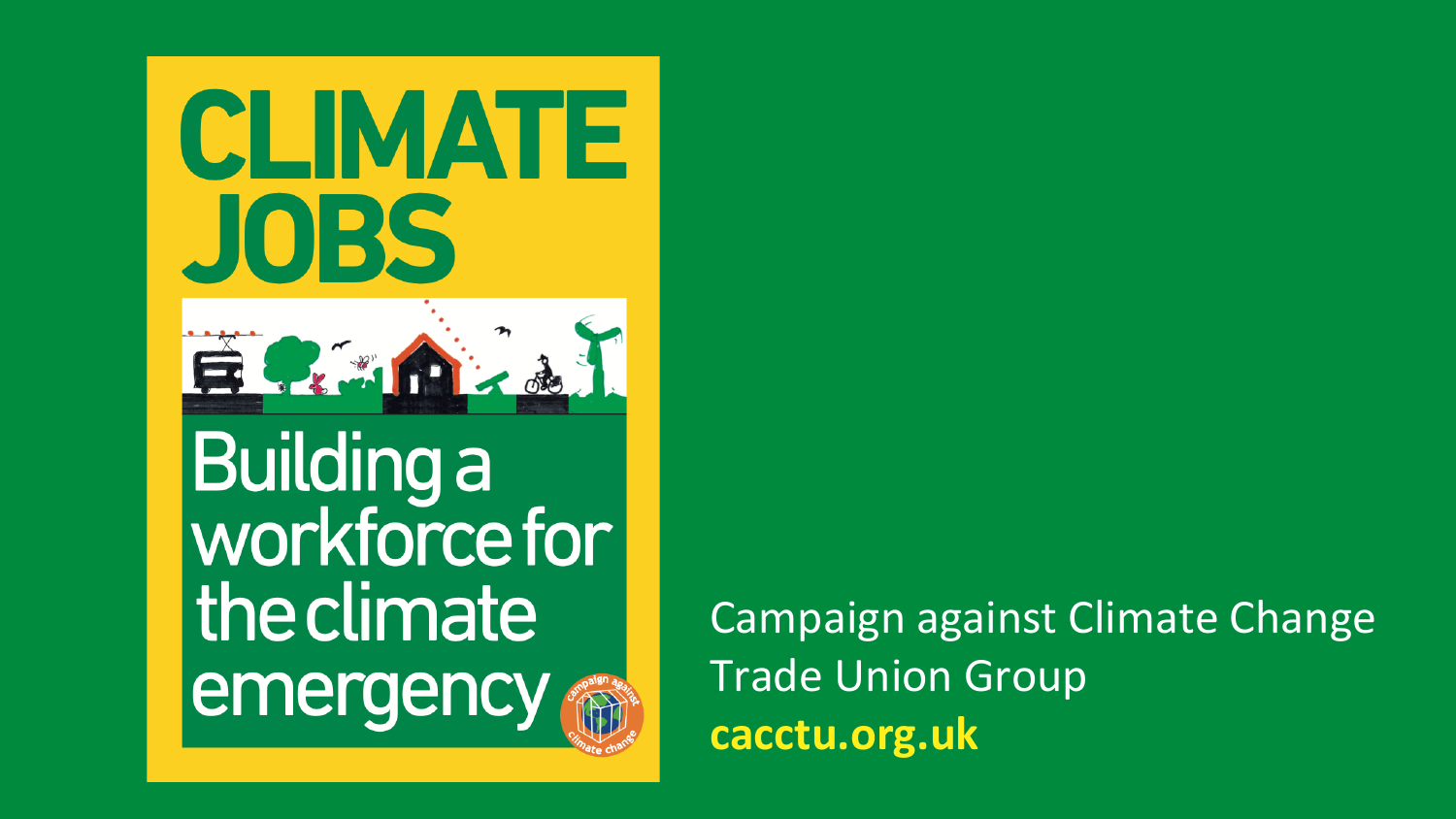## **Warm homes, health workplaces: Climate Jobs in buildings**

#### **Some background**

- To decarbonise the energy system, we need to roughly **double electricity generation**  whilst using **only genuinely renewable** sources.
- This also means **cutting overall energy demand by about half.**
- In 2019, energy used in homes (including from generation of electricity) contributed 21% of UK GHG emissions. Almost two-thirds of this is from burning fuels directly for heat and hot water.
- We also need to reduce as far as possible the **daily and seasonal peaks** in demand, through a combination of methods including **overall demand reduction and load spreading.**
- Homes in particular are a major source of peaks and troughs in demand.
- **Insulating** homes, installing **heating technologies which use minimal electricity** (eg heat pumps, solar collectors), **on-site generation** (eg solar pv) and **on-site storage** (insulated tanks, thermal stores, batteries) contribute both to cutting overall demand and to reducing peaks in demand.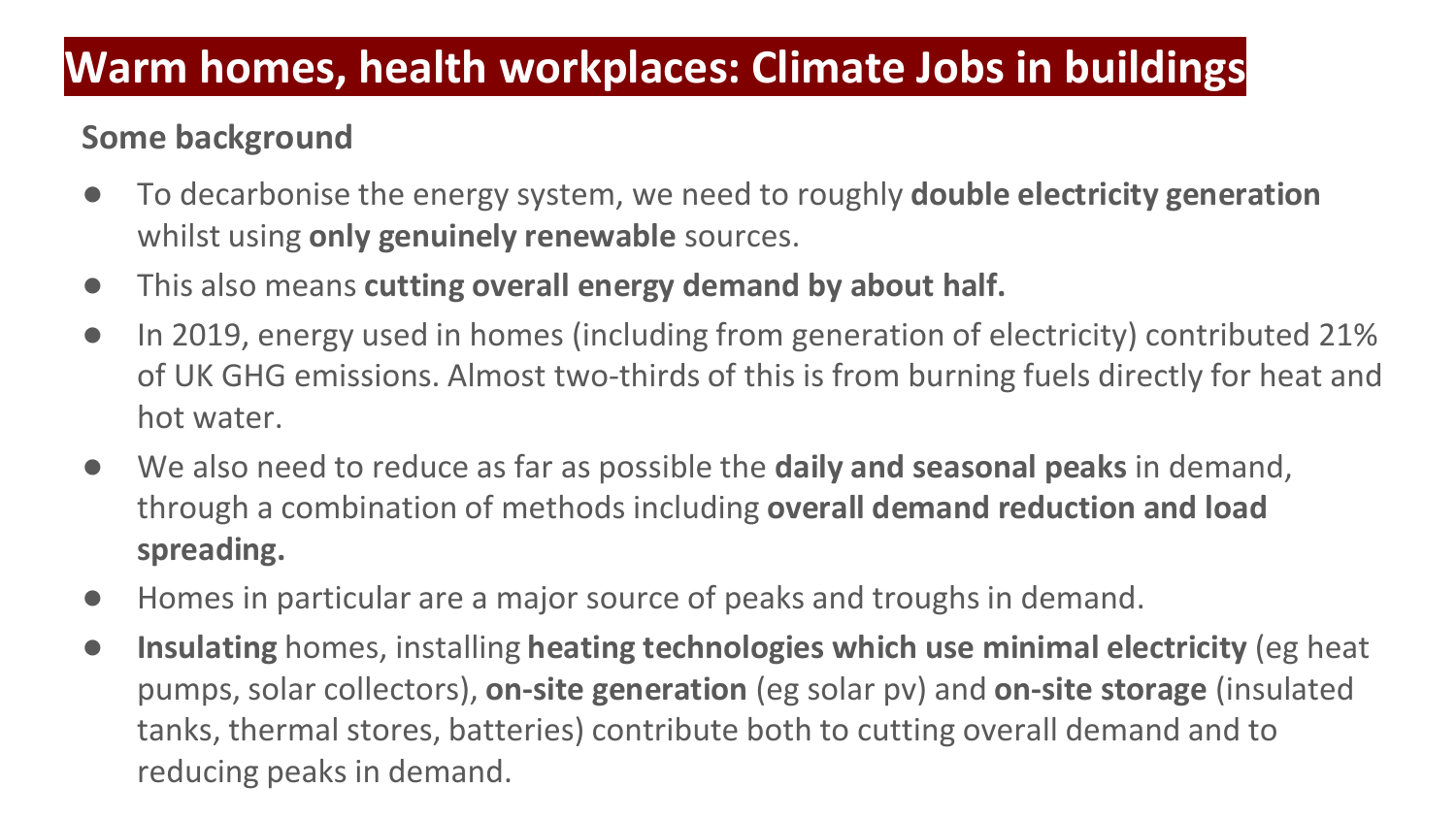# **Warm homes, healthy workplaces: Climate jobs in buildings**

### **Headline figures:**

- Heating UK homes uses **300-370 TWh** per year.
- We can cut this by about **half in 10 years**, and far more after that.
- This will need an additional **2m workers** by the end of the first ten years – **most requiring training**.

#### **Key issues in retrofit**

- Proper **skilled assessment of every buildin**g and a whole-house plan is vital – no "one size fits all!"
- Thorough **training, accountability and monitoring of standards is essential** without this many retrofits fail
- Need to **build supply chains** for sustainable **low-carbon insulating materials** breathable and non-toxic! Supply chains for components such as windows, heat pumps etc must also be built.
- Solutions based on **"incentives"** to home owners and small grants to local authorities **have failed**
- The **construction industry** is in chaos with **poor employment standards** and **limited training pathways.**

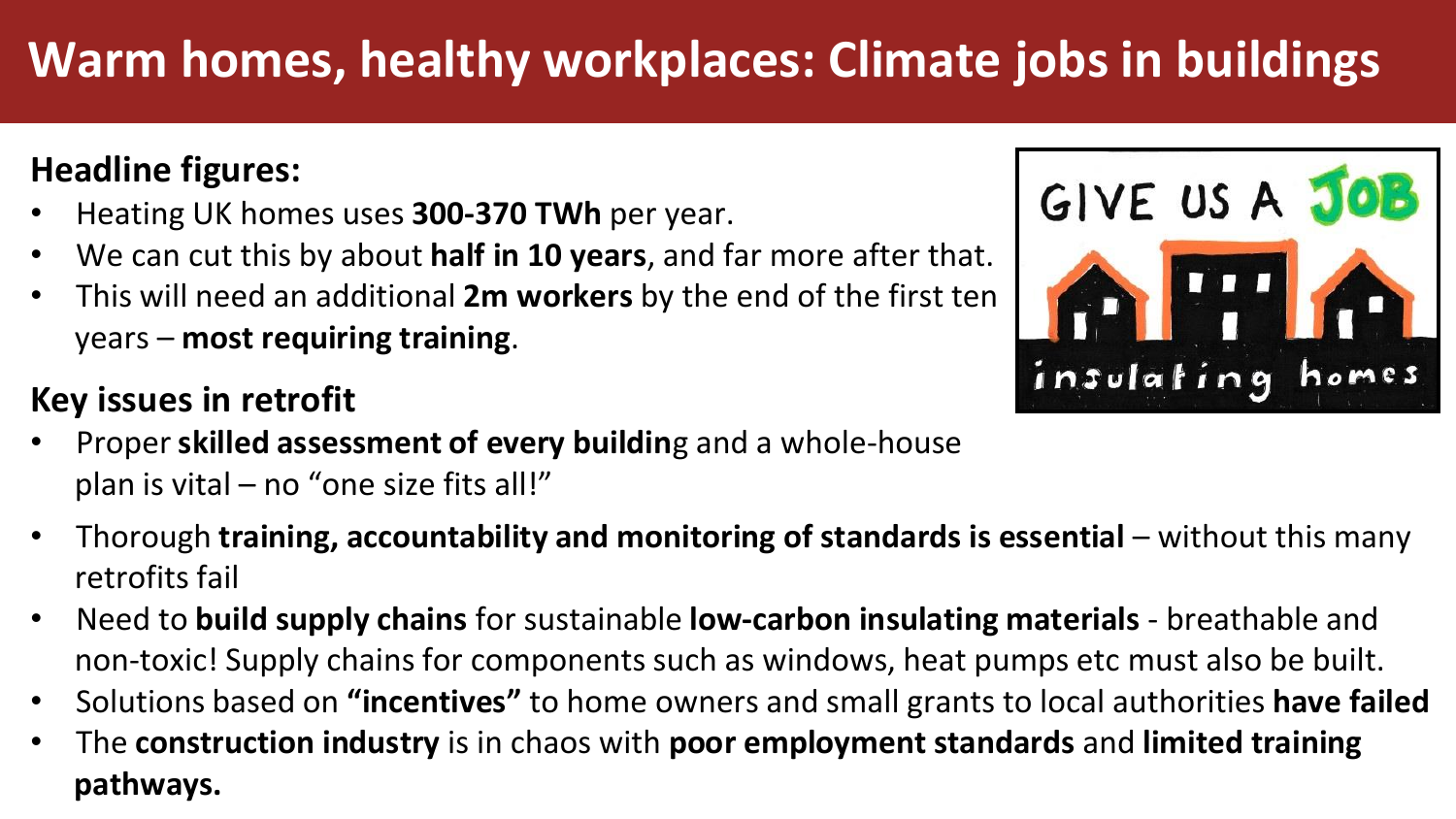# **Warm homes, healthy workplaces: Climate jobs in buildings**

#### **Proposals**

- A **mass retrofit programme** with **unionised direct labour** as the **central employment model**, as part of a **National Climate Service.**
- To be managed by **well-funded local authorities**, and in collaboration with local training providers
- Initial projects that can **enable training, learning and development** of local supply chains



- Two-phase approach for most homes, to allow for growing a skilled workforce, and **most rapid emissions savings.**
- Ultimately to **retrofit all homes** and other buildings to the **highest attainable standard** and with **appropriate on-site generation.**
- This can give us a **95% reduction in emissions** from buildings in use. We must also attend to embodied energy and embodies emissions in buildings – through choice of materials, recycling and renovating rather than demolishing.